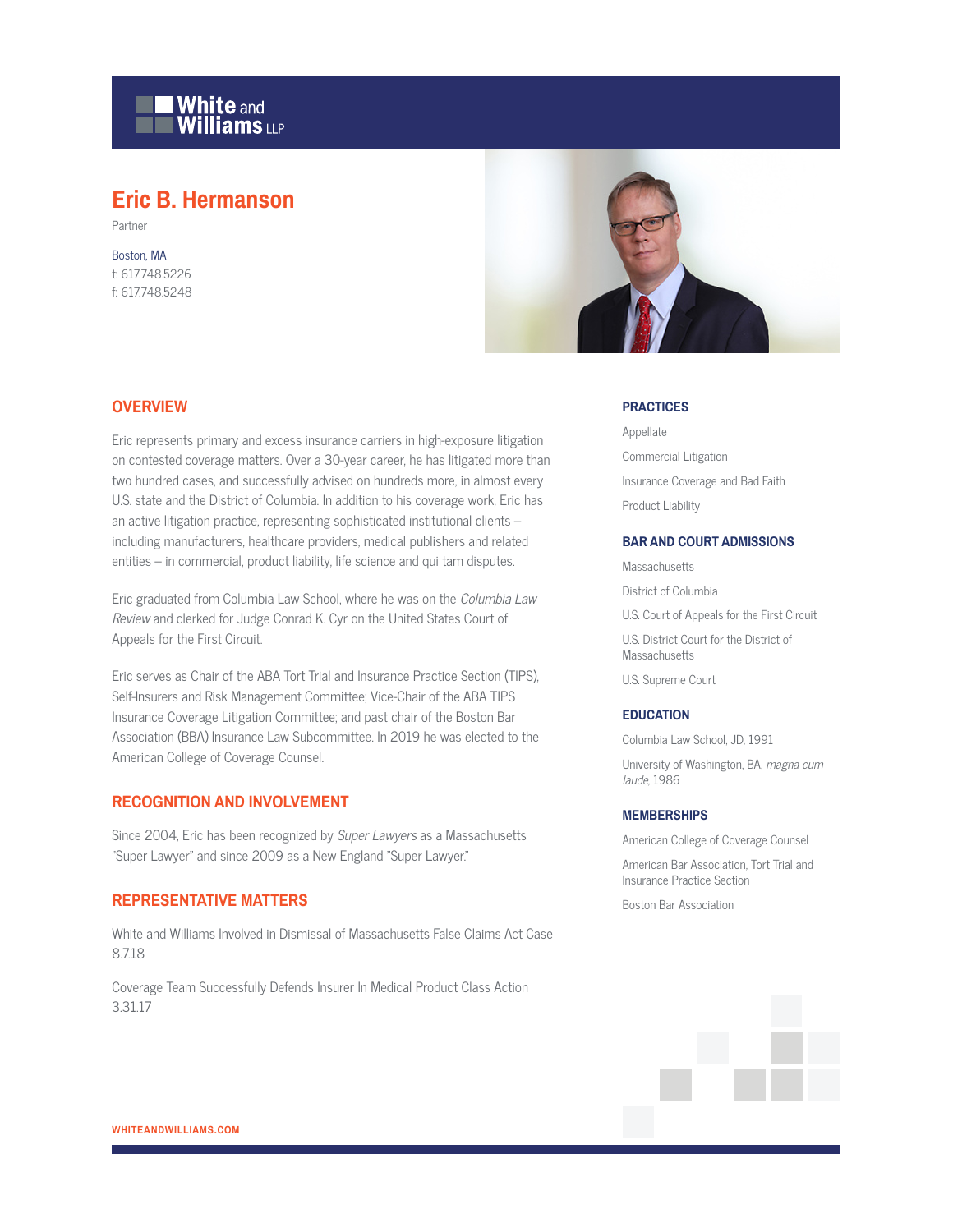

False Claims Act/Wrongful Termination Case Successfully Concluded 8.18.15

Lead litigation counsel for primary and excess insurers in complex multi-party lawsuits involving tort, environmental, construction defect, asbestos, professional and general liability claims

Co-counsel to major multinational excess carrier on CGL coverage exposures arising from the COVID-19 pandemic

Co-counsel for major international reinsurer in federal trial and appellate proceedings arising from allocation of pollution, asbestos, and related long-tail liabilities

Lead litigation counsel for Massachusetts engineering firm in professional liability proceedings alleging deficient product design

National coordinating counsel for European medical device manufacturer in U.S. mass tort proceedings alleging injury from implantation of surgical mesh

Co-counsel to defense contractor in qui tam action alleging improper procurement and billing practices under U.S. Government contract

Lead litigation counsel to primary general liability carrier in high-profile mass tort litigation involving The Station nightclub fire

Co-counsel to developer of New England merchant power plant in breach of contract suit against European gas turbine manufacturer

Co-counsel for excess carrier; advised on coverage in MDL and related bankruptcy proceedings arising from contaminated steroids allegedly distributed by New England Compounding Company

Lead regional counsel to national medical publisher and database distributor in tort litigation alleging inadequate technical specifications, failure to warn of pharmaceutical product hazards

National litigation counsel for medical device manufacturer in federal MDL and related state tort proceedings involving product allergy and related injuries

Co-counsel for New Hampshire electronics manufacturer in complex commercial dispute regarding allegedly deficient performance of automated assembly system

Lead trial counsel for domestic property carrier in reference proceedings arising from New England franchise restaurant fire losses

# **IN THE NEWS**

Eric Hermanson Comments on COVID-19 MDL Proceedings A.M. Best BestWeek, 8.18.20

Eric Hermanson Comments on Proposed Federal Consolidation of COVID-19 Coverage Litigation A.M. Best BestWeek, 7.14.20

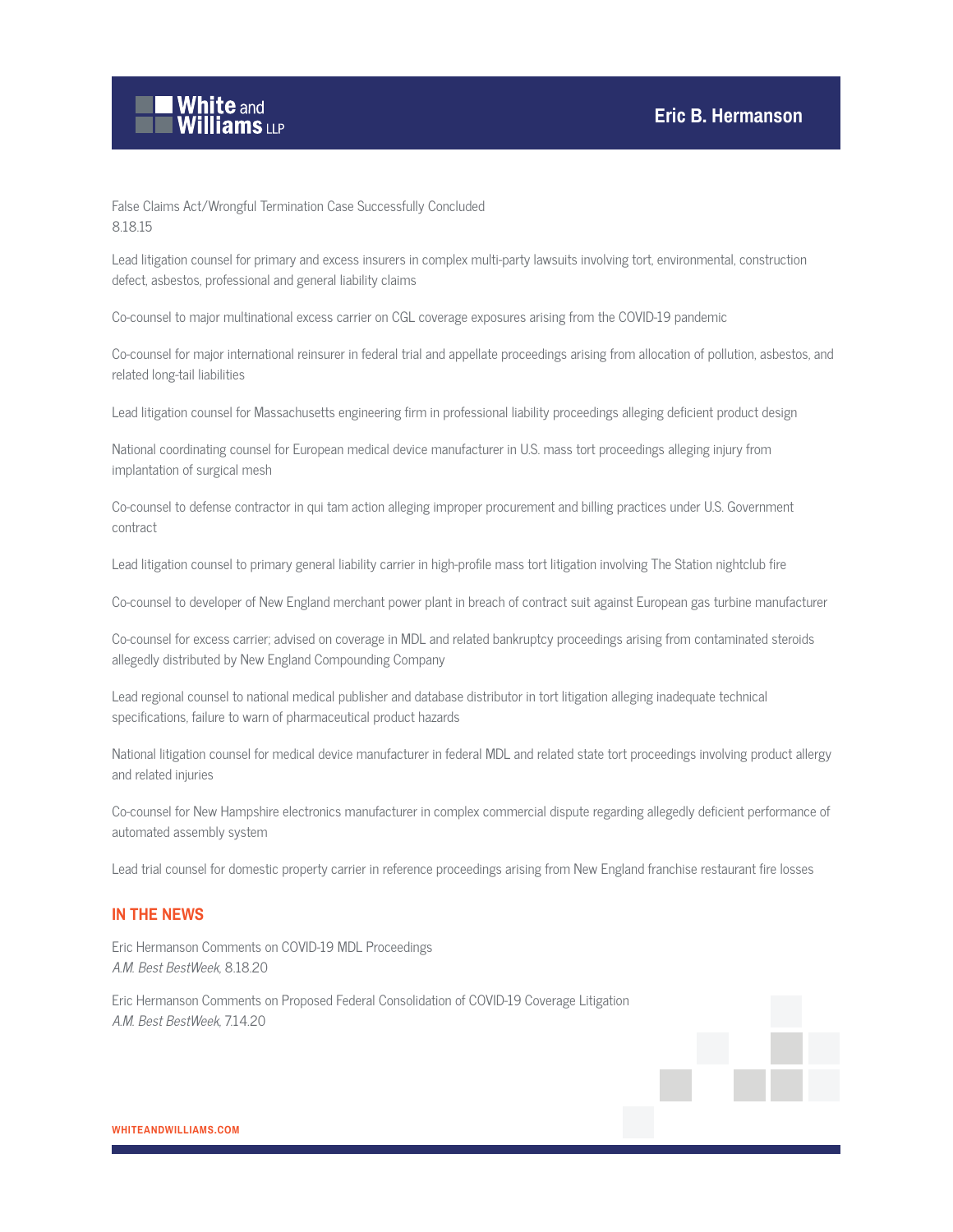

13th Annual Coverage College Hosts Over 400 Insurance Professionals 11.1.19

Eric Hermanson Elected Fellow of American College of Coverage Counsel 5.15.19

12th Annual Coverage College Features Current Trends and State of the Insurance Claims Industry 10.23.18

Congratulations 2018 DE, MA, NJ, NY and PA Super Lawyers and Rising Stars 10.18.18

Congratulations 2017 DE, MA, NJ, NY and PA Super Lawyers and Rising Stars 11.11.17

White and Williams Supports Theatre Espresso's 25th Anniversary 5.30.17

Congratulations 2016 DE, MA, NJ, NY and PA Super Lawyers and Rising Stars 10.18.16

Coverage College Celebrates Its 10th Anniversary 9.22.16

White and Williams Announces the Election of Five Lawyers to the Partnership and the Promotion of Five Associates to Counsel 1.14.16

Congratulations 2015 DE, MA, NJ, NY and PA Super Lawyers and Rising Stars 10.21.15

# **EVENTS**

Coverage College 2021 10.21.21

Horizontal vs. Vertical Exhaustion of Insurance: Priority of Coverage and Settlement for Below Policy Limits Strafford CLE Webinar, 6.8.21

The SIR Dilemma: When Does (And When Should) An Excess Carrier Get Involved? ABA TIPS Insurance Coverage Litigation Midyear Meeting (Phoenix, Arizona), 2.22.20

Coverage College 2019 10.24.19

Pre-Suit Duties Under CGL Policies ABA TIPS Insurance Coverage Litigation Midyear Meeting (Phoenix, AZ), 2.19

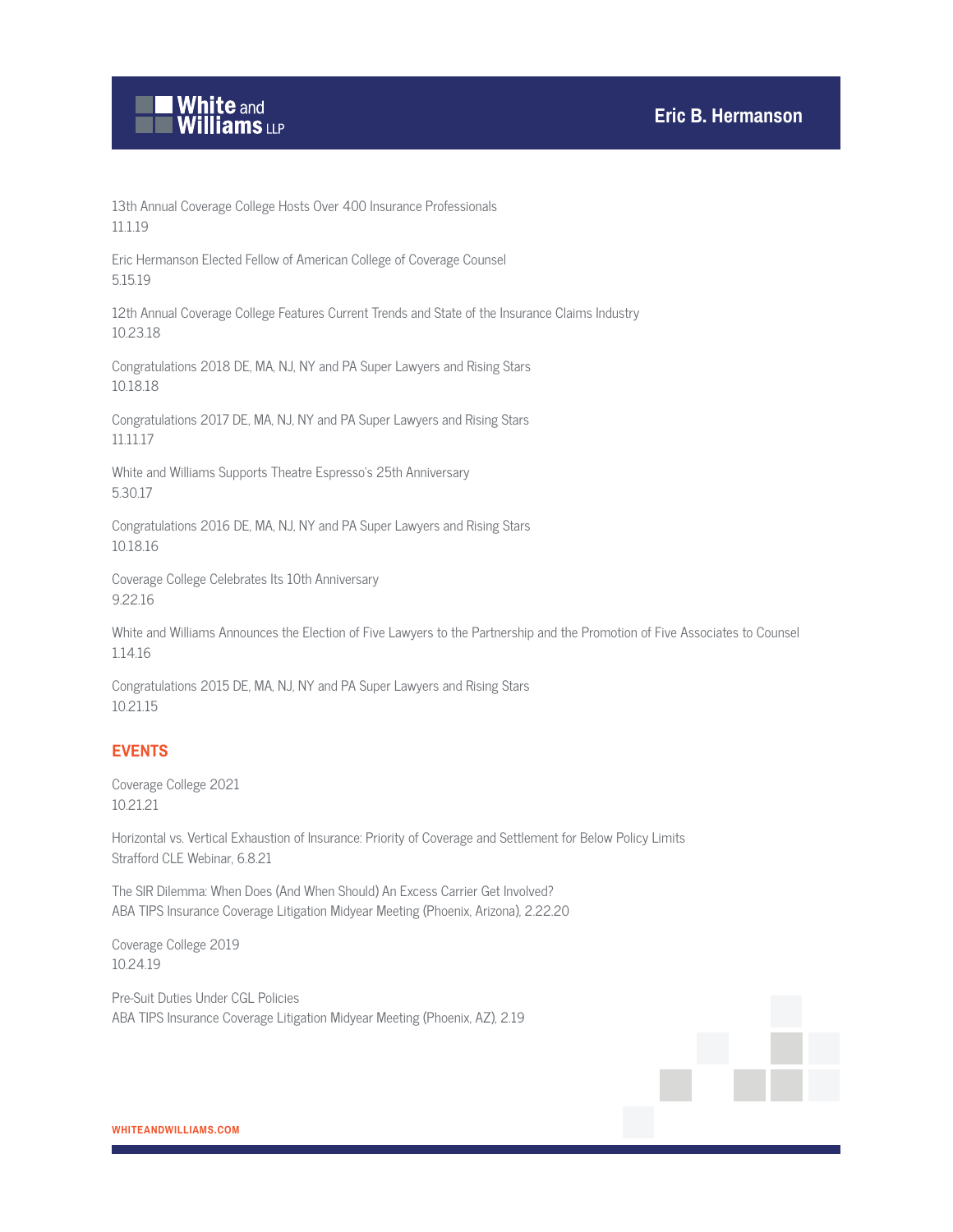



Right on the Money: Allocating Construction Defect Defense and Indemnity Among Defendants and Their Insurers 12th Annual Coverage College, 10.4.18

What's Hot in Coverage: A Survey of the Latest and Greatest in Construction Coverage 2nd Annual Construction Defect, Claims Litigation and Strategies ExecuSummit (Uncasville, CT), 12.5.17

Beyond the Nuts and Bolts: Why Coverage is Always Under Construction in Construction Defect Claims White and Williams Coverage College, 10.26.17

The "Occurrence" Issue in Construction Defect Litigation: Case Law, Legislation and Underwriting Reactions ABA TIPS Insurance Coverage Litigation Committee Midyear Meeting (Phoenix, AZ), 2.17

A Survey of the Latest and Greatest in Construction Coverage Inaugural Construction Defect, Claims & Litigation Strategies ExecuSummit (Uncasville, CT), December 6-7, 2016

The Bad and the Ugly: Worst Bad Faith Decisions of 2015-2016 White and Williams Coverage College, 9.22.16

Basic Commercial Coverage Issues New Lawyers Section, Boston Bar Association, 1.16.15

# **PUBLICATIONS**

Massachusetts Federal Court Rejects Adria Towers, Finds Construction Defects Not an "Occurrence" Insurance Coverage and Bad Faith Alert, 6.1.22

Massachusetts Business Court Addresses Defense Cost Allocation and Non-Cumulation Provisions in Long-Tail Context Insurance Coverage and Bad Faith Alert, 2.24.22

Connecticut Appellate Court Breaks New Ground on Policy Exhaustion The Complex Insurance Coverage Reporter, 3.30.21

Massachusetts Supreme Judicial Court Dismisses Medical Device Suit Product Liability Alert, 2.1.21

First Circuit Holds Conflicting Policy Provisions Require Coverage for Petroleum Spill Insurance Coverage and Bad Faith Alert, 12.22.20

The Goldilocks Rule: Panel Rejects Proposed Insurer-Specific MDL Proceedings for Four Large Insurers, but Establishes MDL Proceeding for the Smallest Insurance Coverage and Bad Faith Alert, 10.12.20

Connecticut Supreme Court Finds Duty to Defend When Case Law is Uncertain Insurance Coverage and Bad Faith Alert, 9.15.20